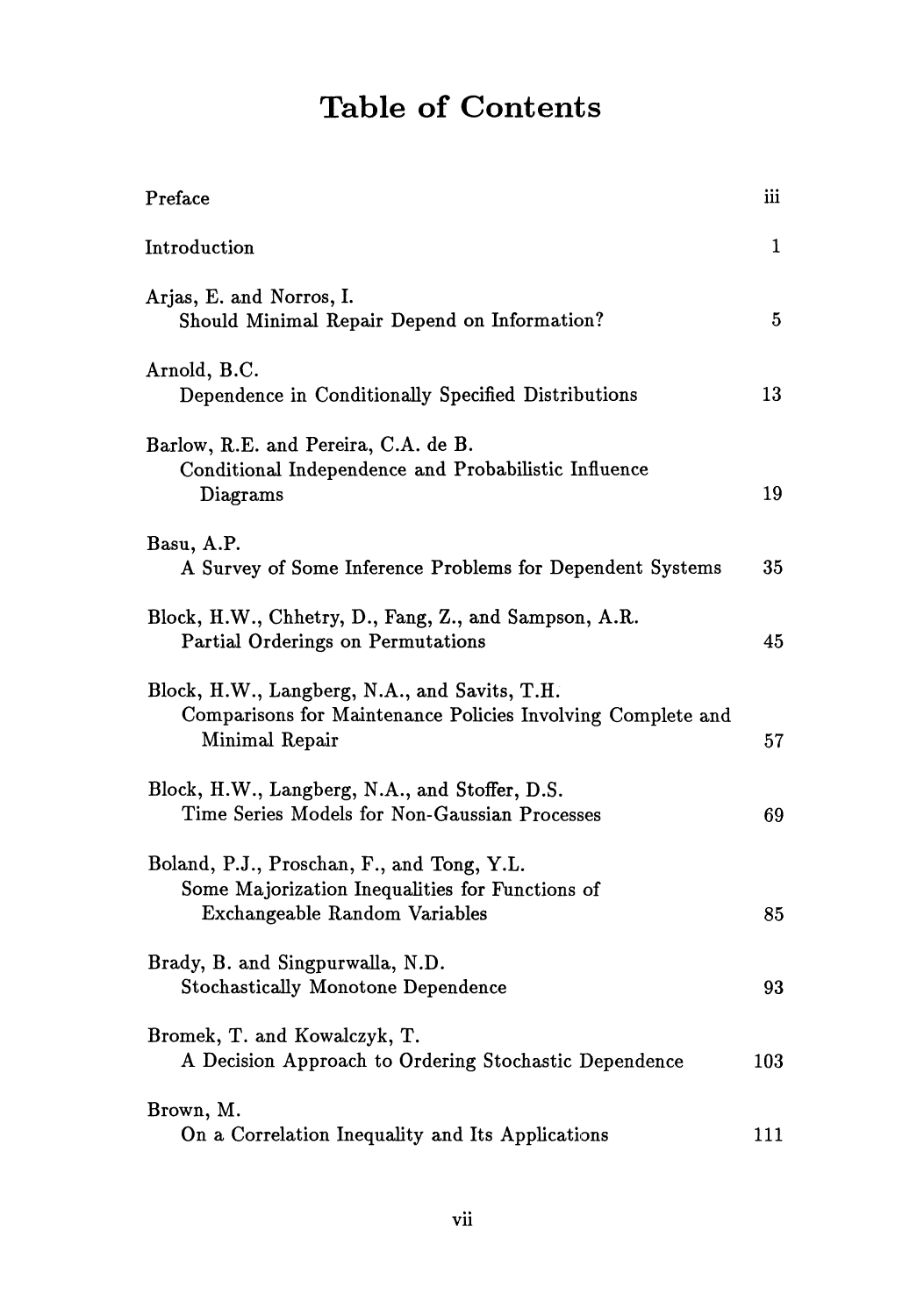| Chan, W., Proschan, F., and Sethuraman, J.<br>Convex-Ordering Among Functions, with Applications to<br>Reliability and Mathematical Statistics  | 121 |
|-------------------------------------------------------------------------------------------------------------------------------------------------|-----|
| Cohen, A., Perlman, M.D., and Sackrowitz, H.B.<br>Unbiasedness of Tests of Homogeneity When Alternatives Are<br>Ordered                         | 135 |
| Diaconis, P. and Perlman, M.D.<br>Bounds for Tail Probabilities of Weighted Sums of Independent<br>Gamma Random Variables                       | 147 |
| Douglas, R. and Fienberg, S.E.<br>An Overview of Dependency Models for Cross-classified<br>Categorical Data Involving Ordinal Variables         | 167 |
| Douglas, R., Fienberg, S.E., Lee, M.-L. T., Sampson, A.R., and<br>Whitaker, L.R.<br>Positive Dependence Concepts for Ordinal Contingency Tables | 189 |
| Enns, E.G.<br>Dependence Relationships for Rays in a Convex Body in $\mathbb{R}^n$                                                              | 203 |
| Flournoy, N.<br>Bivariate Markov Chains Containing a Failure Process                                                                            | 207 |
| Glaz, J.<br>A Comparison of Bonferroni-type and Product-type Inequalites in<br><b>Presence of Dependence</b>                                    | 223 |
| Govindarajulu, Z.<br>Robustness of Mann-Whitney-Wilcoxon Test for Scale to<br>Dependence in the Variables                                       | 237 |
| Gupta, P.L. and Gupta, R.D.<br>Relative Errors in Reliability Measures                                                                          | 251 |
| Hollander, M., Proschan, F., and Sconing, J.<br>Information, Censoring, and Dependence                                                          | 257 |
| Hüsler, J.<br>Dependence in Multivariate Extreme Values                                                                                         | 269 |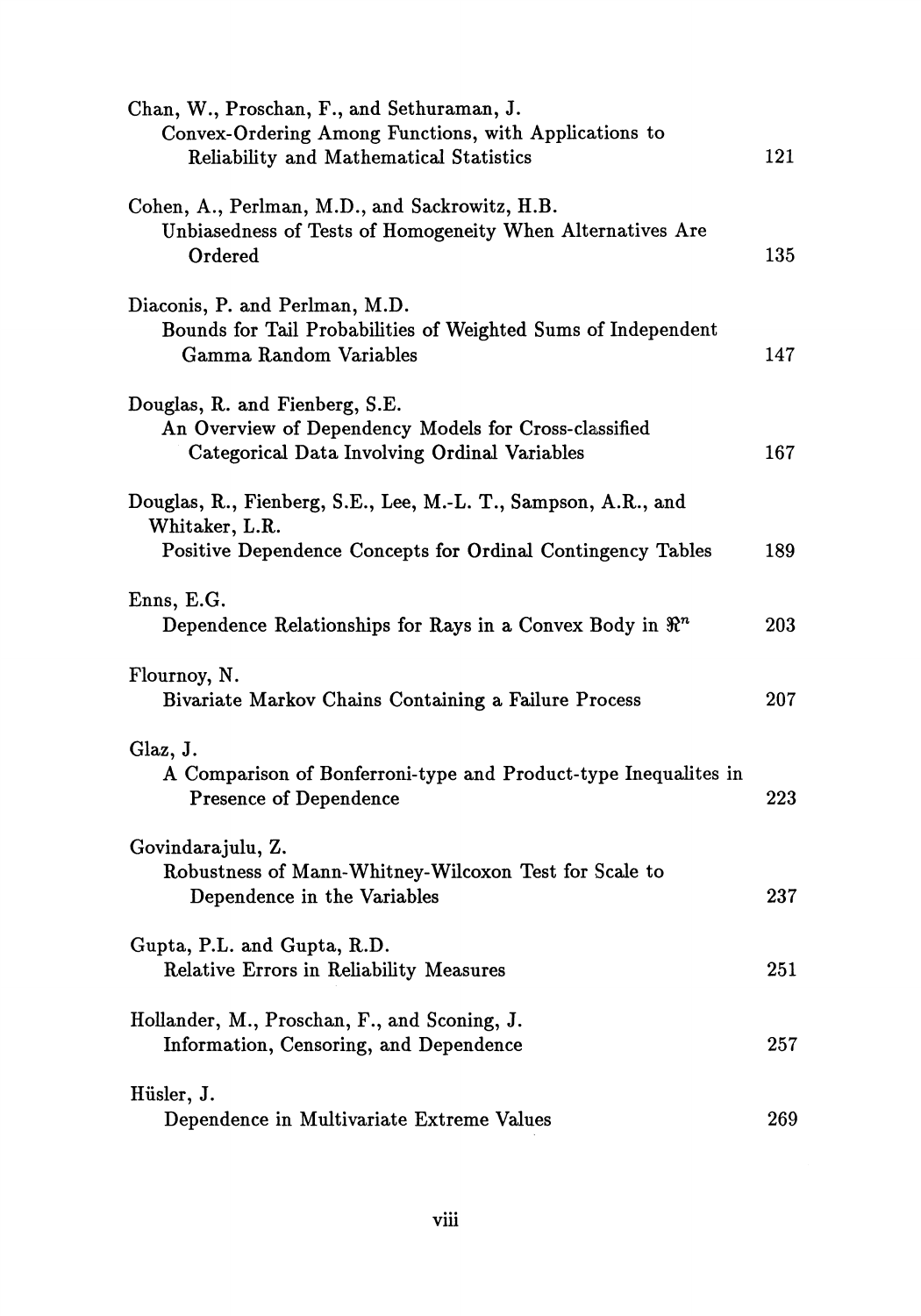| Jensen, D.R.<br>Invariance Under Dependence By Mixing                                                                           | $\rm 283$ |
|---------------------------------------------------------------------------------------------------------------------------------|-----------|
| Joag-Dev, K.<br>Conditional Negative Dependence in Stochastic Ordering and<br>Interchangeable Random Variables                  | 295       |
| Johnson, R.A. and Langeland, T.<br>A Linear Combination Test for Detecting Serial Correlation in<br><b>Multivariate Samples</b> | 299       |
| Kenyon, J.R.<br>Calculating Improved Bounds and Approximations for Sequential<br><b>Testing Procedures</b>                      | 315       |
| Kotz, S., Wang, Q., and Hung, K.<br>Interrelations Among Various Definitions of Bivariate Positive<br>Dependence                | 333       |
| Lee, M.-L. T.<br>Tests of Independence Against Likelihood Ratio Dependence in<br><b>Ordered Contingency Tables</b>              | 351       |
| Longford, N.T.<br>Classes of Multivariate Exponential and Multivariate Geometric<br>Distributions Derived from Markov Processes | 359       |
| Marshall, A.W. and Olkin, I.<br>Multivariate Distributions Generated From Mixtures of<br>Convolution and Product Families       | 371       |
| Newman, C.M.<br>Ising Models and Dependent Percolation                                                                          | 395       |
| Scarsini, M.<br>An Ordering of Dependence                                                                                       | 403       |
| Shaked, M. and Shanthikumar, J.G.<br>Dynamic Construction and Simulation of Random Vectors                                      | 415       |
| Singpurwalla, N.D. and Youngren, M.A.<br>Models for Dependent Lifelengths Induced By Common<br>Environments                     | 435       |